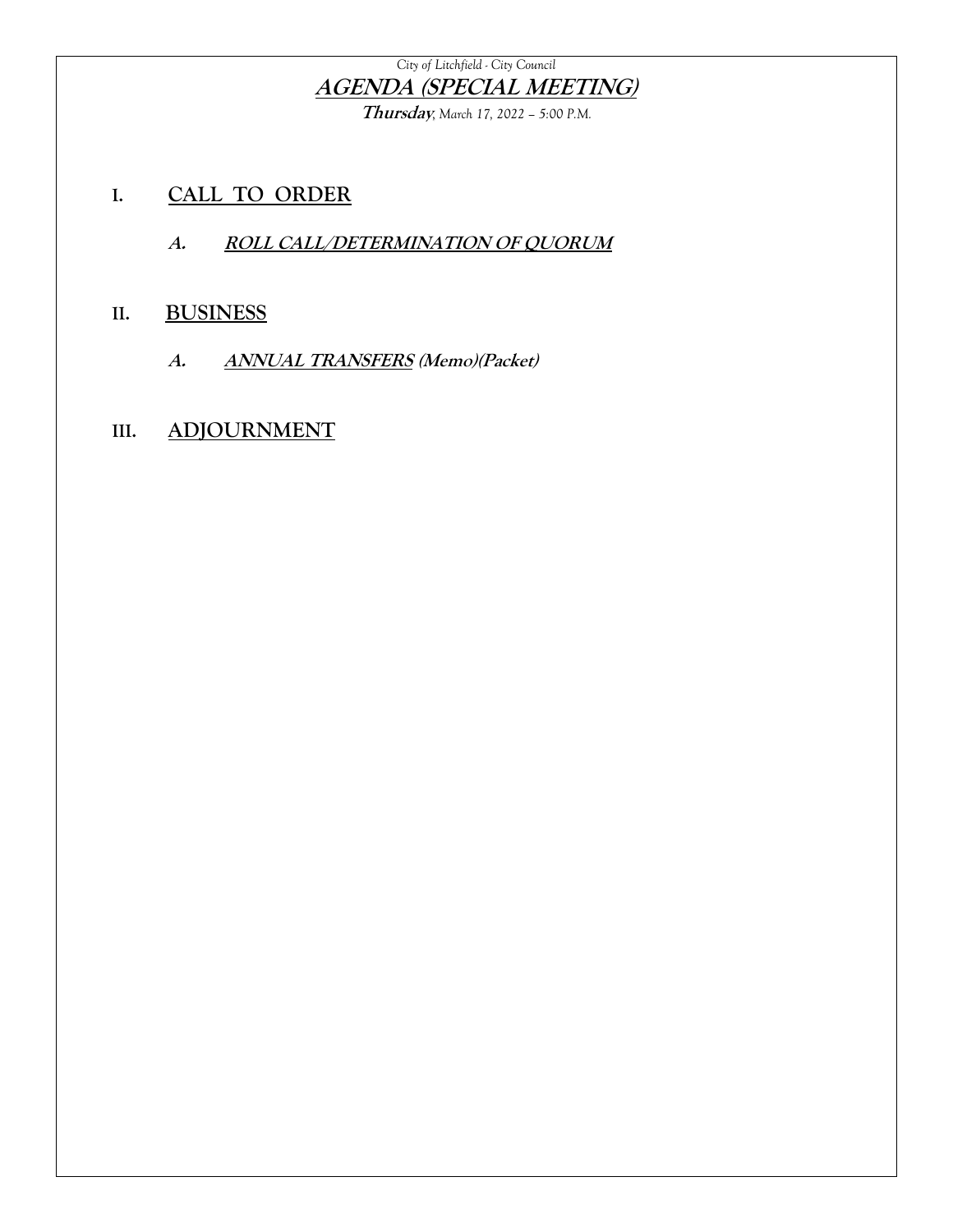## **Memo to Council**



**Date:** *March 14, 2022* **Meeting Date:** *March 17, 2022* **From:** *Administrator Cziok*

#### **Subject:** *Transfers*

#### **History/Background**

Each year at this time, the City Council reviews post audit fund balances and makes transfers from certain funds for specific purposes. At this point we are including the audited fund balances and the fund balances policy. We will provide an updated agenda with administrations recommendation prior to the meeting.

#### **Transfer Process**

- 1) Transfers in/out of operating funds are done according to policy
- 2) Negative balances are eliminated when necessary
- 3) Future immediate fiscal needs are met (Capital Improvement Plan)
- 4) Fund internal organizational needs
- 5) Remainder is allocated to community improvement funds

#### **Recommendation**

There are some artificially high and low balances which we will inform the council of on Thursday night. We will include our recommendation with updated agenda on Wednesday, March 16, after 2pm.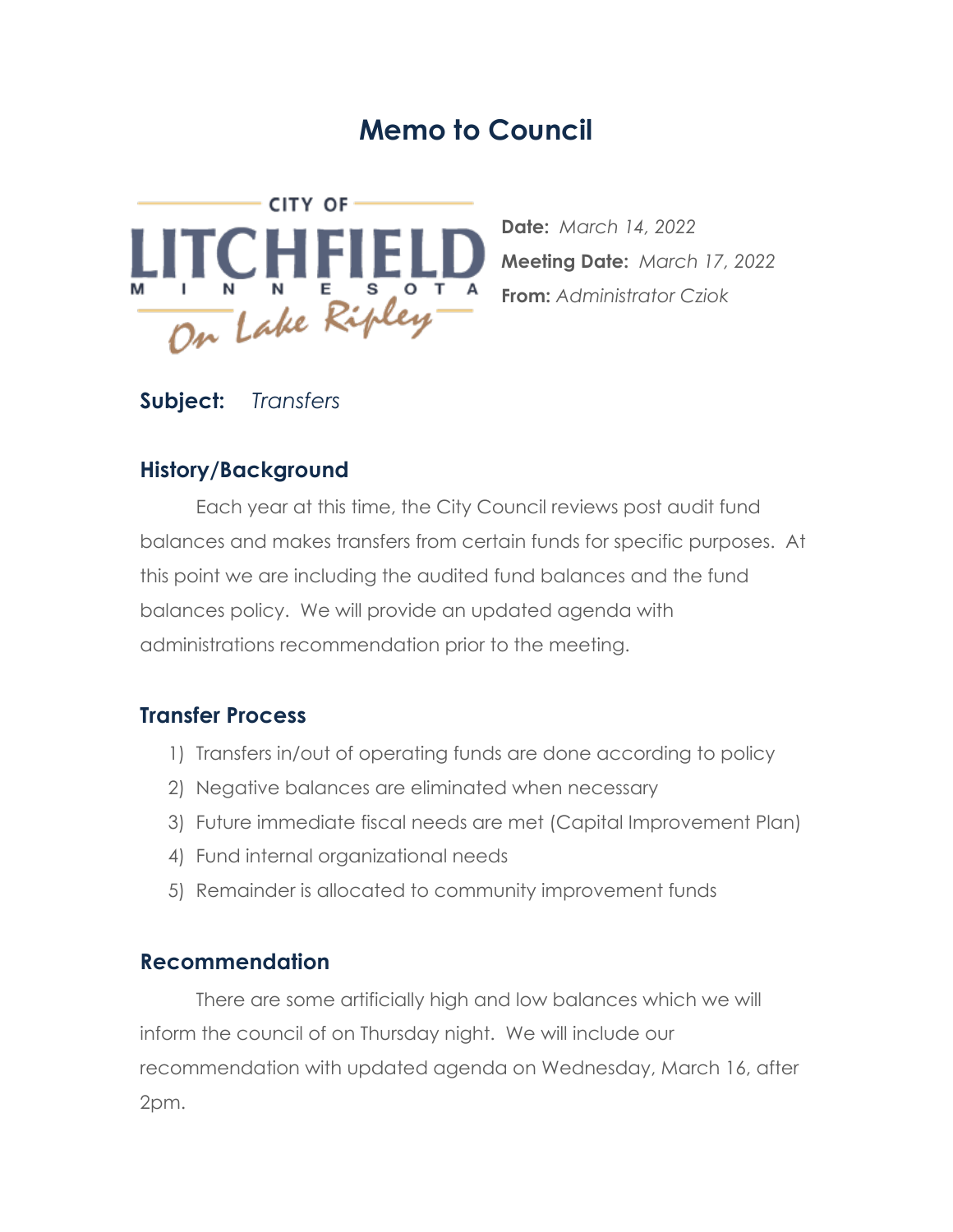# *FUND BALANCE GOALS*

*CITY OF LITCHFIELD OPERATING FUNDS*

| <b>FUND:</b>         | ID #:                                                   |  |    | <b>MINIMUM</b><br><b>BEGINNING</b><br><b>BALANCE</b> | <b>MAXIMUM</b><br><b>ENDING</b><br><b>BALANCE</b> |              |           |  |  |  |  |
|----------------------|---------------------------------------------------------|--|----|------------------------------------------------------|---------------------------------------------------|--------------|-----------|--|--|--|--|
| <b>General Fund</b>  | 100                                                     |  | \$ | 1,000,000                                            |                                                   | $\mathsf{S}$ | 1,500,000 |  |  |  |  |
|                      | Excess normally toward 702 or 805; 702 used for deficit |  |    |                                                      |                                                   |              |           |  |  |  |  |
| <b>Water Fund</b>    | 602                                                     |  | \$ | 1,000,000                                            |                                                   | \$           | 1,500,000 |  |  |  |  |
|                      | Excess to 709                                           |  |    |                                                      |                                                   |              |           |  |  |  |  |
| <b>Electric Fund</b> | 604                                                     |  | \$ | 3,000,000                                            |                                                   | \$           | 4,000,000 |  |  |  |  |
|                      | Excess to 710                                           |  |    |                                                      |                                                   |              |           |  |  |  |  |
| Civic Arena Fund     | 611                                                     |  | \$ | 150,000                                              |                                                   | \$           | 200,000   |  |  |  |  |
|                      | Excess to 707 or transfer reduced                       |  |    |                                                      |                                                   |              |           |  |  |  |  |
| Sewer Fund           | 614                                                     |  |    | 1,500,000                                            |                                                   | \$           | 2,500,000 |  |  |  |  |
|                      | Excess to 712                                           |  |    |                                                      |                                                   |              |           |  |  |  |  |
| Liquor Fund          | 620                                                     |  | \$ | 100,000                                              |                                                   | \$           | 220,000   |  |  |  |  |
|                      |                                                         |  |    | Excess normally toward 805 or special projects.      |                                                   |              |           |  |  |  |  |
| Golf Course Fund     | 623                                                     |  | \$ | 100,000                                              |                                                   | \$           | 200,000   |  |  |  |  |
|                      | Deficit from 100 or 620                                 |  |    |                                                      |                                                   |              |           |  |  |  |  |
| <b>Airport Fund</b>  | 626                                                     |  | \$ | 125,000                                              |                                                   | \$           | 250,000   |  |  |  |  |
|                      |                                                         |  |    |                                                      |                                                   |              |           |  |  |  |  |
| <b>Cemetery Fund</b> | 629                                                     |  | \$ | 60,000                                               |                                                   | \$           | 200,000   |  |  |  |  |